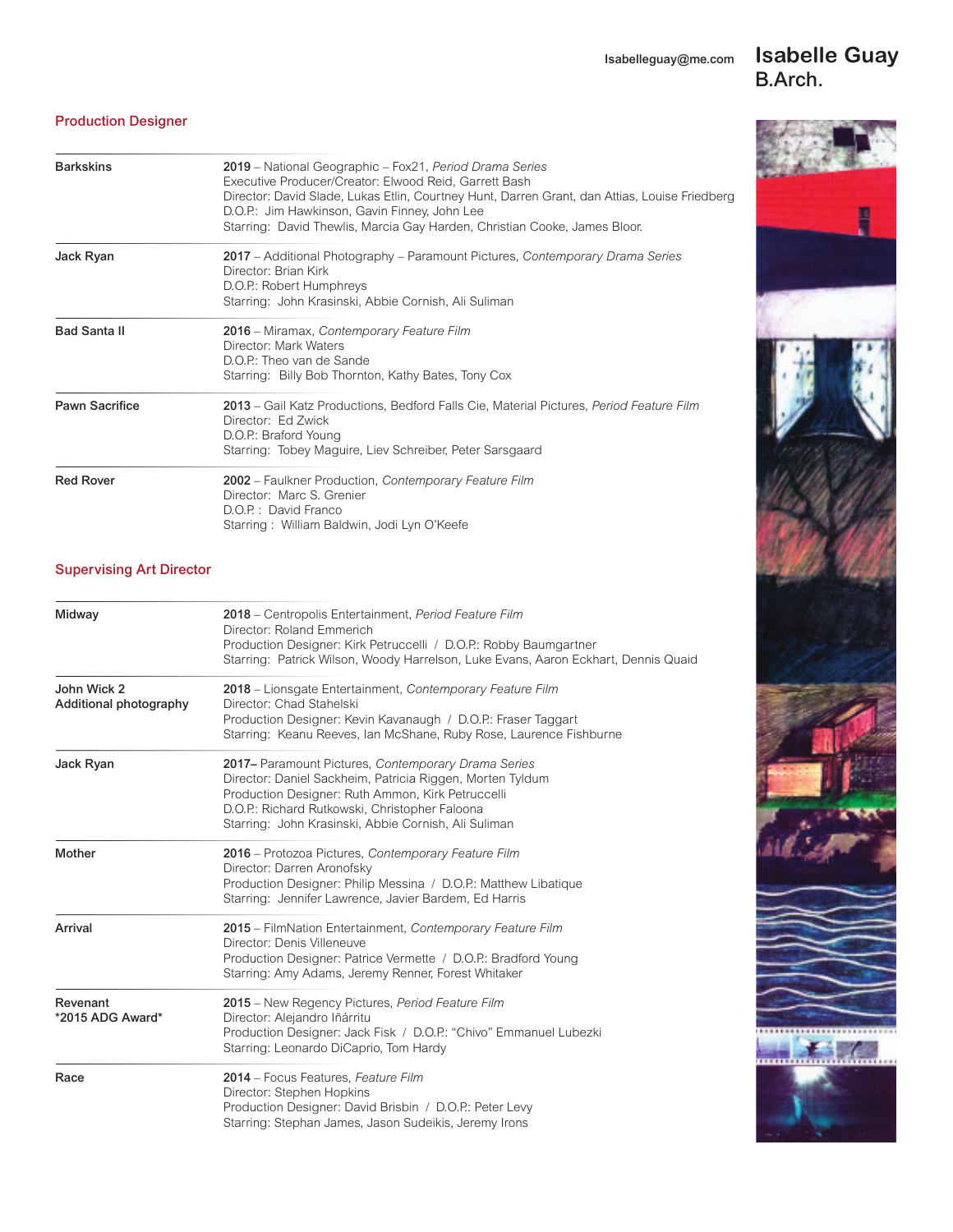### Isabelleguay@me.com **Isabelle Guay** B.Arch.



| <b>White House Down</b>                     | 2012 - Sony Pictures, Contemporary Feature Film<br>Director: Roland Emmerich<br>Production Designer: Kirk Petruccelli / D.O.P.: Anna Foerster<br>Starring: Channing Tatum, Jamie Foxx, Maggie Gyllenhaal, Richard Jenkins  |
|---------------------------------------------|----------------------------------------------------------------------------------------------------------------------------------------------------------------------------------------------------------------------------|
| <b>Mirror Mirror</b>                        | 2011 - Relativity Media, Period Feature Film<br>Director: Tarsem Singh<br>Production Designer: Tom Foden / D.O.P.: Brendan Galvin<br>Starring: Julia Roberts, Lily Collins, Armie Hammer, Nathan Lane                      |
| <b>Upside Down</b>                          | 2010 - Onyx Films France, Feature Film<br>Director: Juan Diego Solanas<br>Production Designer: Alex McDowell / D.O.P.: Pierre Gill<br>Starring: Kristen Dunst, Jim Sturgess                                                |
| <b>Beastly</b>                              | 2009 - CBS Films, Contemporary Feature Film<br>Director: Daniel Barnz<br>Production Designer: Russell Smith / D.O.P.: Mandy Walker<br>Starring: Vanessa Hudgens, Alex Pettyfer, Peter Krause                               |
| The Factory                                 | 2008 – Dark Castle Entertainment/Silver Pictures, Contemporary Feature Film<br>Director: Mogan O'neill<br>Production Designer: Martin Whist / D.O.P.: Kramer Morgenthau<br>Starring: John Cusack, Dallas Roberts           |
| The Mummy:<br>Tomb of the Dragon<br>Emperor | 2007 - Universal Pictures, Contemporary Feature Film<br>Director: Rob Cohen<br>Production Designer: Nigel Phelps / D.O.P.: Simon Duggan<br>Starring: Brendan Fraser, Jet Li, Maria Bello, John Hannah                      |
| <b>The Spiderwick</b><br>Chronicles         | 2006 - Paramount, Contemporary Feature Film<br>Director: Mark Waters<br>Production Designer: Jim Bissell / D.O.P.: Caleb Deschanel<br>Starring: David Strathairn, Mary-Louise Parker, Freddie Highmore                     |
| 300                                         | 2006 – Warner Bros., Feature Film (480 B.C.)<br>Director: Zack Snyder<br>Production Designer: Jim Bissell / D.O.P.: Larry Fong<br>Starring: Gerard Butler, Lena Headey, Vincent Regan                                      |
| The Fountain                                | 2005 - New Regency/Warner Bros., Feature Film - (1534, 2005, 2500)<br>Director: Darren Aronofsky<br>Production Designer: James Chinlund / D.O.P.: Matthew Libatique<br>Starring: Hugh Jackman, Rachel Weisz, Ellen Burstyn |
| The Jacket                                  | 2004 - Section Eight/Mandalay, Contemporary Feature Film (Montréal shoot)<br>Director: John Maybury<br>Production Designer: Alan MacDonald / D.O.P.: Peter Deming<br>Starring: Adrien Brody, Keira Knightley               |
| The Terminal<br>*2004 ADG Award*            | 2004 – Dreamworks, Contemporary Feature Film (Montréal shoot)<br>Director: Steven Spielberg<br>Production Designer: Alex McDowell / D.O.P.: Janusz Kaminski<br>Starring: Tom Hanks, Catherine Zeta-Jones                   |
| Gothika                                     | 2003 - Silver Pictures/Warner Bros., Contemporary Feature Film<br>Director: Mathieu Kassovitz<br>Production Designer: Grace Walke / D.O.P.: Matthew Libatique<br>Starring: Halle Berry, Penelope Cruz, Robert Downey Jr.   |
| Confessions of a<br>Dangerous Mind          | 2002 – Mad Chance/Warner Bros., Period Feature Film (1935-2001)<br>Director: George Clooney<br>Production Designer: Jim Bissell / D.O.P.: Tom Sigel<br>Starring: Sam Rockwell, Drew Barrymore, Julia Roberts               |
| Heist                                       | 2000 - Franchise/Warner Bros. Contemporary Feature Film<br>Director: David Mamet<br>Production Designer: David Wasco / D.O.P.: Robert Elswit<br>Starring: Gene Hackman, Danny DeVito                                       |